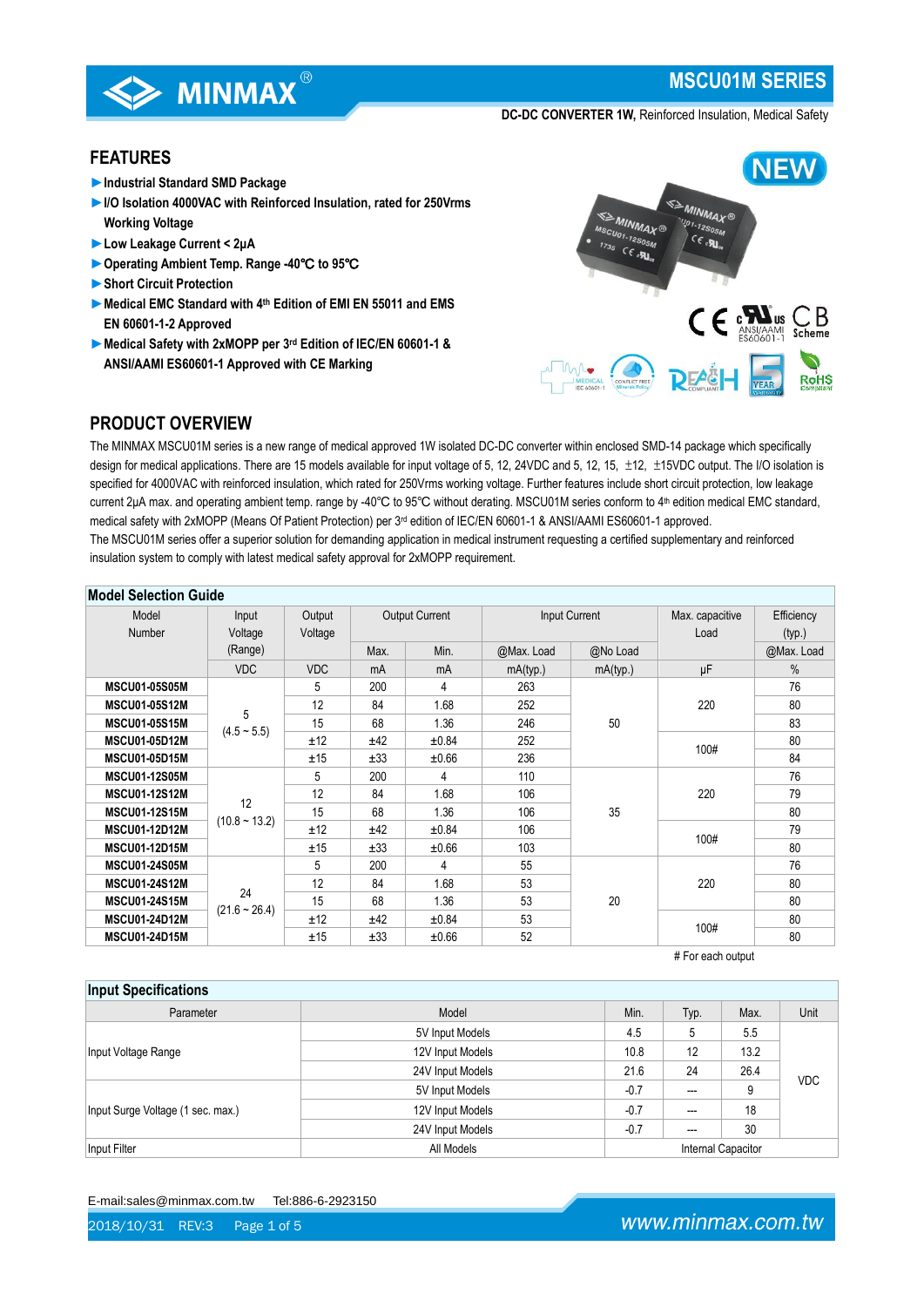

**DC-DC CONVERTER 1W,** Reinforced Insulation, Medical Safety

# **Output Specifications**

| Parameter                                                  | Conditions                  | Min. | Typ.  | Max.  | Unit                |  |
|------------------------------------------------------------|-----------------------------|------|-------|-------|---------------------|--|
| <b>Output Voltage Setting Accuracy</b>                     |                             | ---  | ±1.0  | ±3.0  | %Vnom.              |  |
| Output Voltage Balance                                     | Dual Output, Balanced Loads | ---  | ±0.1  | ±1.0  | $\%$                |  |
| Line Regulation                                            | For Vin Change of 1%        | ---  | ±1.2  | ±1.5  | $\%$                |  |
| Load Regulation                                            | lo=10% to 100%              | ---  |       | ±10   | $\frac{0}{0}$       |  |
| Ripple & Noise                                             | 0-20 MHz Bandwidth          | ---  | ---   | 100   | mV <sub>P-P</sub>   |  |
| <b>Temperature Coefficient</b>                             |                             | $--$ | ±0.01 | ±0.02 | $\%$ <sup>o</sup> C |  |
| Short Circuit Protection<br>Continuous, Automatic Recovery |                             |      |       |       |                     |  |

# **Isolation, Safety Standards**

| Parameter                                  | Conditions                                                                                                  |      | Typ. | Max. | Unit          |  |
|--------------------------------------------|-------------------------------------------------------------------------------------------------------------|------|------|------|---------------|--|
|                                            | 60 Seconds                                                                                                  |      |      |      |               |  |
| I/O Isolation Voltage                      | Reinforced insulation, rated for 250Vrms working voltage                                                    | 4000 |      |      | <b>VACrms</b> |  |
| 240VAC, 60Hz<br>Leakage Current            |                                                                                                             | ---  |      | 2    | μA            |  |
| <b>I/O Isolation Resistance</b><br>500 VDC |                                                                                                             | 10   |      |      | $G\Omega$     |  |
| I/O Isolation Capacitance                  | 100kHz, 1V                                                                                                  | ---  | 20   |      | pF            |  |
|                                            | ANSI/AAMI ES60601-1, CAN/CSA-C22.2 No. 60601-1                                                              |      |      |      |               |  |
| <b>Safety Standards</b>                    | IEC/EN 60601-1 3rd Edition 2xMOPP                                                                           |      |      |      |               |  |
| Safety Approvals                           | ANSI/AAMI ES60601-1 2xMOPP recognition (UL certificate), IEC/EN 60601-1 3 <sup>rd</sup> Edition (CB-report) |      |      |      |               |  |

## **General Specifications**

| Conditions<br>Parameter          |                                   | Min.      | Typ.  | Max.    | Unit  |
|----------------------------------|-----------------------------------|-----------|-------|---------|-------|
| Switching Frequency              |                                   | $---$     | 55    | $- - -$ | kHz   |
| MTBF (calculated)                | MIL-HDBK-217F@25°C, Ground Benign | 4.771.507 | $---$ | $---$   | Hours |
| Moisture Sensitivity Level (MSL) | IPC/JEDEC J-STD-020D.1            | Level 2   |       |         |       |

# **Environmental Specifications**

| Parameter                                                      | Min.  | Max.                   | Unit         |
|----------------------------------------------------------------|-------|------------------------|--------------|
| Operating Ambient Temperature Range (See Power Derating Curve) | $-40$ | $+95$                  | °C           |
| Case Temperature                                               | ---   | $+105$                 | °C           |
| Storage Temperature Range                                      | -50   | $+125$                 | °C           |
| Humidity (non condensing)                                      | ---   | 95                     | $%$ rel. $H$ |
| Lead-free Reflow Solder Process                                |       | IPC/JEDEC J-STD-020D.1 |              |

# **EMC Specifications**

| Parameter  | Standards & Level  | Performance                                    |                 |
|------------|--------------------|------------------------------------------------|-----------------|
| <b>EMI</b> | Conduction         | EN 55011, FCC part 15                          | Class $A_{(5)}$ |
|            | EN 60601-1-24th    |                                                |                 |
|            | ESD                | EN 61000-4-2 Air $\pm$ 15kV, Contact $\pm$ 8kV | A               |
|            | Radiated immunity  | EN 61000-4-3 10V/m                             | $\mathsf{A}$    |
| <b>EMS</b> | Fast transient (6) | EN 61000-4-4 $\pm$ 2kV                         | A               |
|            | Surge (6)          | EN 61000-4-5 $\pm$ 1kV                         | A               |
|            | Conducted immunity | EN 61000-4-6 10Vrms                            | A               |
|            | <b>PFMF</b>        | EN 61000-4-8 30A/m                             | A               |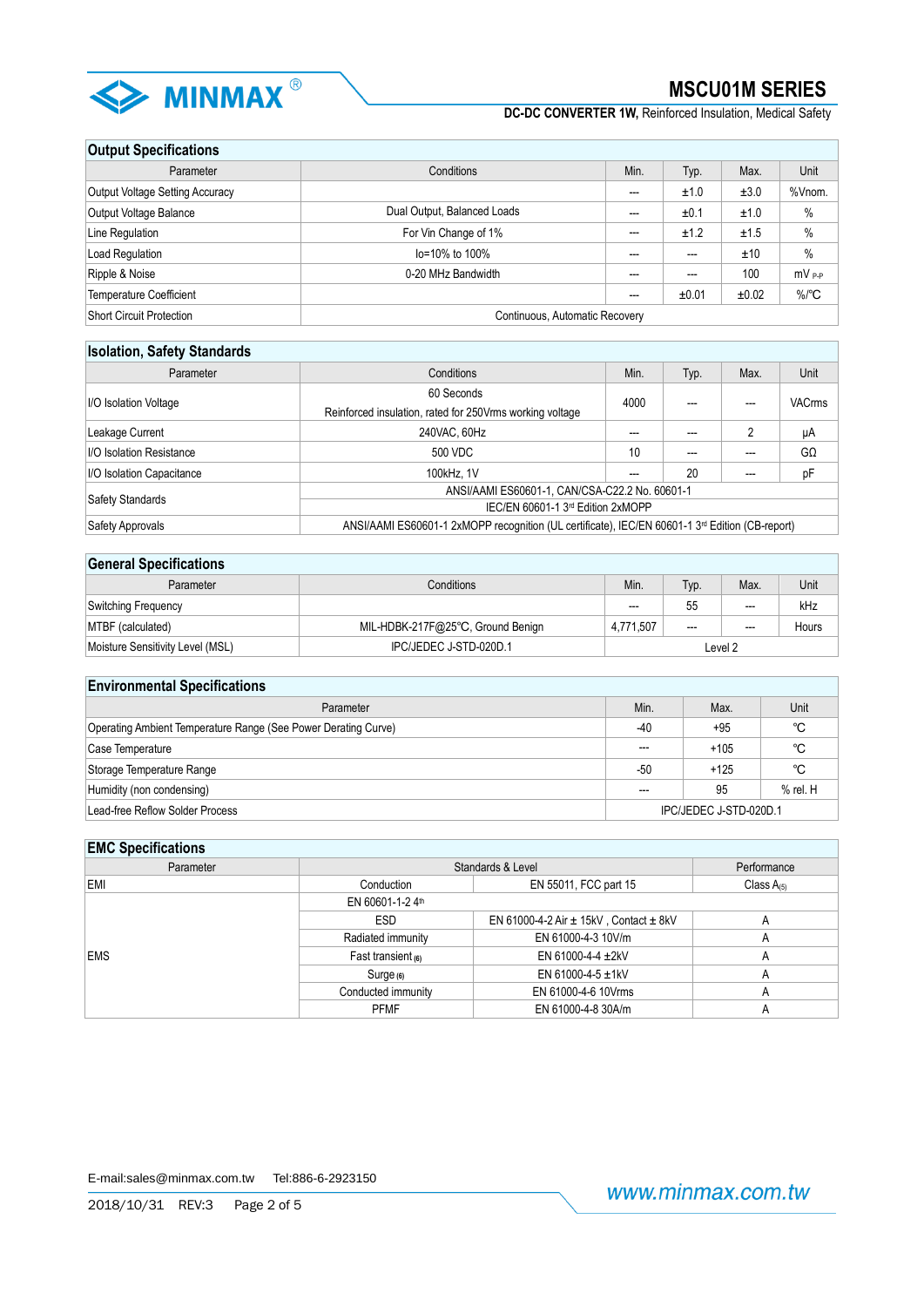

**DC-DC CONVERTER 1W.** Reinforced Insulation, Medical Safety

# **Power Derating Curve**



# **Notes**

- 1 Specifications typical at Ta=+25℃, resistive load, nominal input voltage and rated output current unless otherwise noted.
- 2 These power converters require a minimum output loading to maintain specified regulation, operation under no-load conditions will not damage these modules; however they may not meet all specifications listed.
- 3 We recommend to protect the converter by a slow blow fuse in the input supply line.
- 4 Other input and output voltage may be available, please contact factory.
- 5 To meet EN 55011 Class A an external filter, please contact MINMAX.
- 6 To meet EN 61000-4-4 & EN 61000-4-5 an external capacitor across the input pins is required, please contact MINMAX.
- 7 Specifications are subject to change without notice.



| <b>Pin Connections</b> |               |             | <b>Physical Characteristics</b> |                  |
|------------------------|---------------|-------------|---------------------------------|------------------|
| Pin                    | Single Output | Dual Output | Case Size                       | 18.9x13.7x10.2 n |
|                        | -Vin          | -Vin        |                                 |                  |
| 6                      | ΝC            | Common      | Case Material                   | Non-Conductive I |
|                        | <b>NC</b>     | -Vout       |                                 |                  |
| 8                      | +Vout         | +Vout       | Pin Material                    | Phosphor Bronze  |
| 9                      | -Vout         | Common      |                                 |                  |
| 14                     | $+V$ in       | $+V$ in     | Weight                          | 4.1q             |

| Connections |               |             | <b>Physical Characteristics</b> |                                                               |
|-------------|---------------|-------------|---------------------------------|---------------------------------------------------------------|
| Pin         | Single Output | Dual Output | Case Size                       | 18.9x13.7x10.2 mm (0.74x0.54x0.40 inches)                     |
|             | -Vin          | -Vin        |                                 |                                                               |
| 6           | <b>NC</b>     | Common      | Case Material                   | Non-Conductive Black Plastic (flammability to UL 94V-0 rated) |
|             | <b>NC</b>     | -Vout       |                                 |                                                               |
| 8           | +Vout         | +Vout       | Pin Material                    | Phosphor Bronze                                               |
| 9           | -Vout         | Common      |                                 |                                                               |
| 14          | $+V$ in       | $+V$ in     | Weight                          | 4.1q                                                          |

NC: No Connection

E-mail:sales@minmax.com.tw Tel:886-6-2923150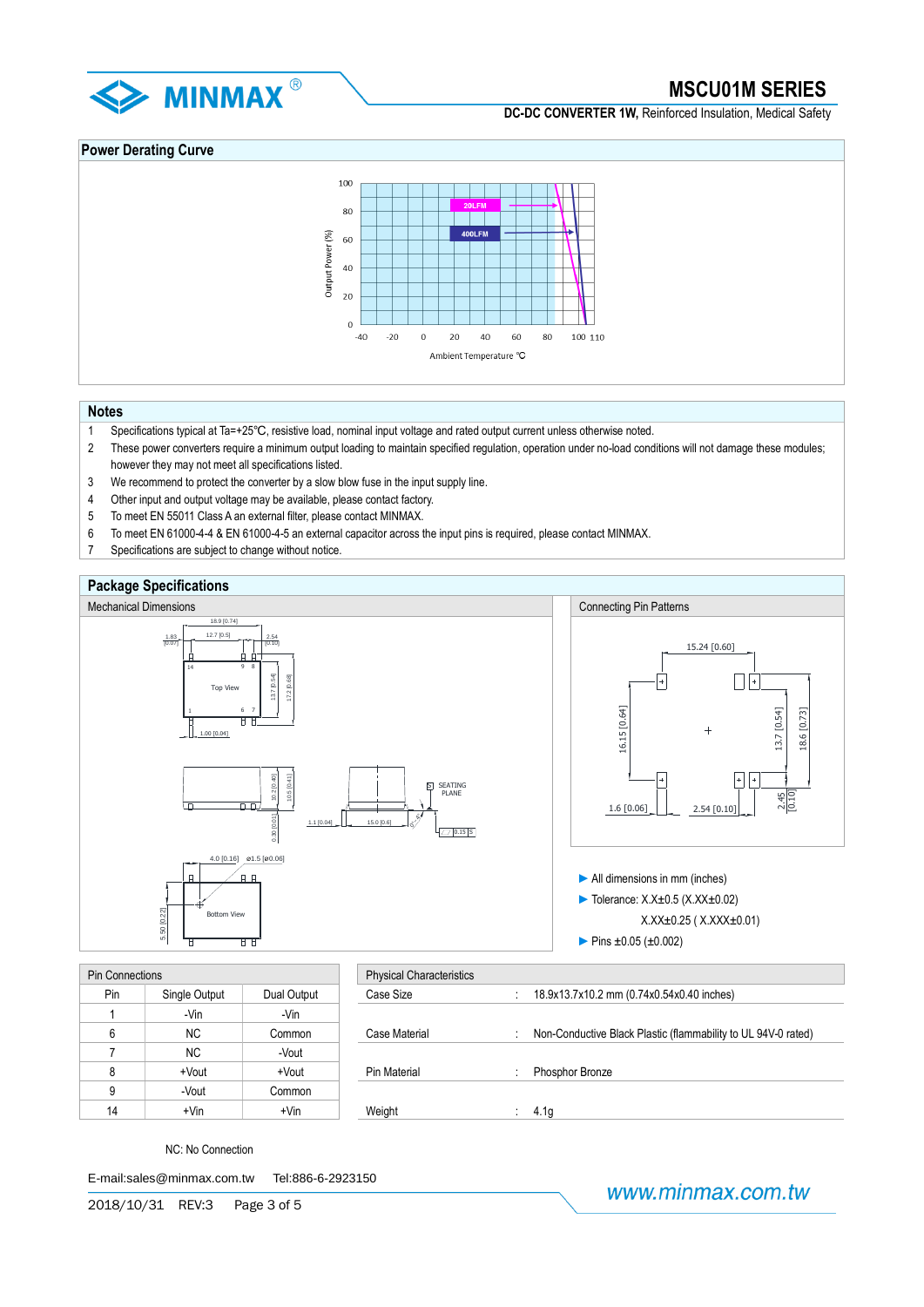

**DC-DC CONVERTER 1W, Reinforced Insulation, Medical Safety** 

| <b>Order Code Table</b> |                            |  |  |  |  |
|-------------------------|----------------------------|--|--|--|--|
| Standard                | For water-washable process |  |  |  |  |
| MSCU01-05S05M           | MSCU01-05S05M-W            |  |  |  |  |
| MSCU01-05S12M           | MSCU01-05S12M-W            |  |  |  |  |
| MSCU01-05S15M           | MSCU01-05S15M-W            |  |  |  |  |
| MSCU01-05D12M           | MSCU01-05D12M-W            |  |  |  |  |
| MSCU01-05D15M           | MSCU01-05D15M-W            |  |  |  |  |
| MSCU01-12S05M           | MSCU01-12S05M-W            |  |  |  |  |
| MSCU01-12S12M           | MSCU01-12S12M-W            |  |  |  |  |
| MSCU01-12S15M           | MSCU01-12S15M-W            |  |  |  |  |
| MSCU01-12D12M           | MSCU01-12D12M-W            |  |  |  |  |
| MSCU01-12D15M           | MSCU01-12D15M-W            |  |  |  |  |
| MSCU01-24S05M           | MSCU01-24S05M-W            |  |  |  |  |
| MSCU01-24S12M           | MSCU01-24S12M-W            |  |  |  |  |
| MSCU01-24S15M           | MSCU01-24S15M-W            |  |  |  |  |
| MSCU01-24D12M           | MSCU01-24D12M-W            |  |  |  |  |
| MSCU01-24D15M           | MSCU01-24D15M-W            |  |  |  |  |

E-mail:sales@minmax.com.tw Tel:886-6-2923150